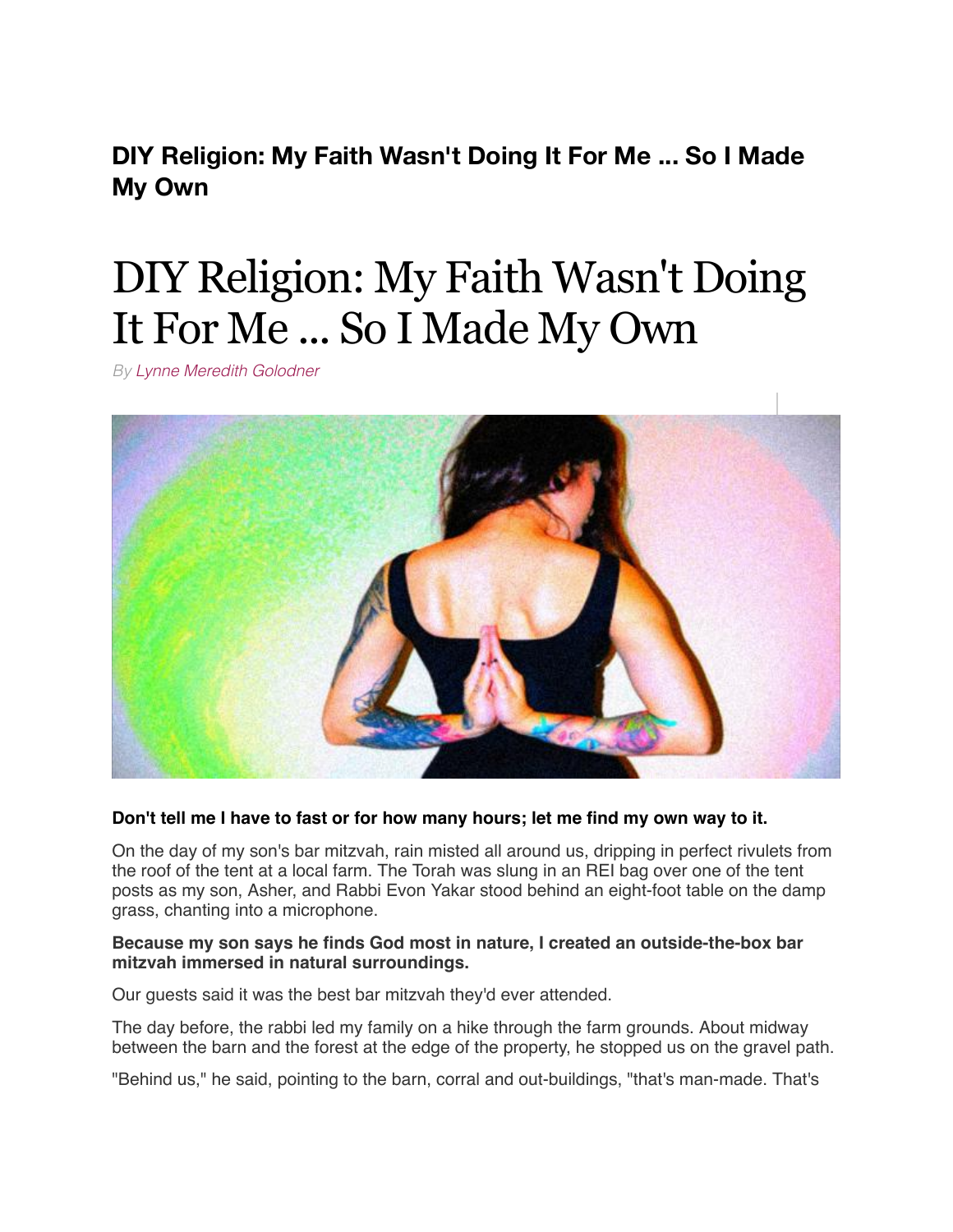#### the weekday."

He turned toward the forest. "Ahead of us, that's Shabbat, the Sabbath — what man cannot make. We can replicate, but we can't create plants or animals from nothing. That's the difference between the weekdays and the day of rest."

## **I grew up in a Reform Jewish household, so secular that there were more eye rolls than cups of wine at the Passover table.**

We attended High Holiday services with our friends, standing in line behind the movie-theater ropes in the hope of getting a good seat for our "shift" (services occurred at three different times to accommodate the entire congregation at our populous temple).

My father inevitably fell asleep during services, despite the stand-sit regiment and by the time the sermon started, my sister and I were usually ensconced in the restroom, talking with other girls hiding out there.

## **When I was in college and [dating](http://www.yourtango.com/dating) a Catholic man, he asked me how I could "***be so Jewish and not know anything about it.***"**

After 12 years of Catholic school, church on Sundays and no meat on Fridays, he answered all my questions — but I had to dial my grandparents whenever he lobbed one my way.

#### **I knew I had to figure out what role I wanted religion to play in my life if it were to mean something to me.**

That led me to devote a decade to [living an Orthodox lifestyle,](http://www.yourtango.com/200623/forbidden-desires) which got me no closer to feeling at home in my [religion.](http://www.yourtango.com/religion) When I filed for [divorce](http://www.yourtango.com/breakups-and-divorce) at 37, I felt it was time to put up or shut up. It was time to figure out how I could live an authentic spiritual life where it felt like home to me, and not someone else — not a rabbi, a [husband,](http://www.yourtango.com/2013197121/marriage-i-put-my-husband-my-child) my parents, or the community around me.

Not many people ask themselves what they believe in, nor how they want to observe. It's just not how we're conditioned. In countries around the world, religion and spirituality are tailormade for you from birth and when you try to shake it up, people protest.

#### **It's not easy to create a DIY religion** — **but I'm so happy I did.**

I can't tell you what denomination I prefer because there isn't one. I am a smorgasbord of Judaism — a little bit of Orthodox, a dash of Reform and a hearty helping of Conservative with some Renewal and Reconstructionism thrown in for good measure. I even pull some spiritual inspiration from Christianity and Hinduism, and some wisdom from Vedanta and Sikhism.

## **A rabbi friend calls my family "post-denominational." I think that's the way all religion is going, really.**

On the first day of Passover this year, my husband and I took our four kids hiking in the woods and open fields. As we walked through yellow grasses down a meandering path, we heard a rhythmic thumping that grew louder and louder. It was so forceful, we thought at first it was man-made or a speaker system from the house on the hill a mile away.

But as we listened, we realized it was a symphony of bullfrogs. On the first day of Passover, we met one of the plagues head on and felt our religion was right in front of us.